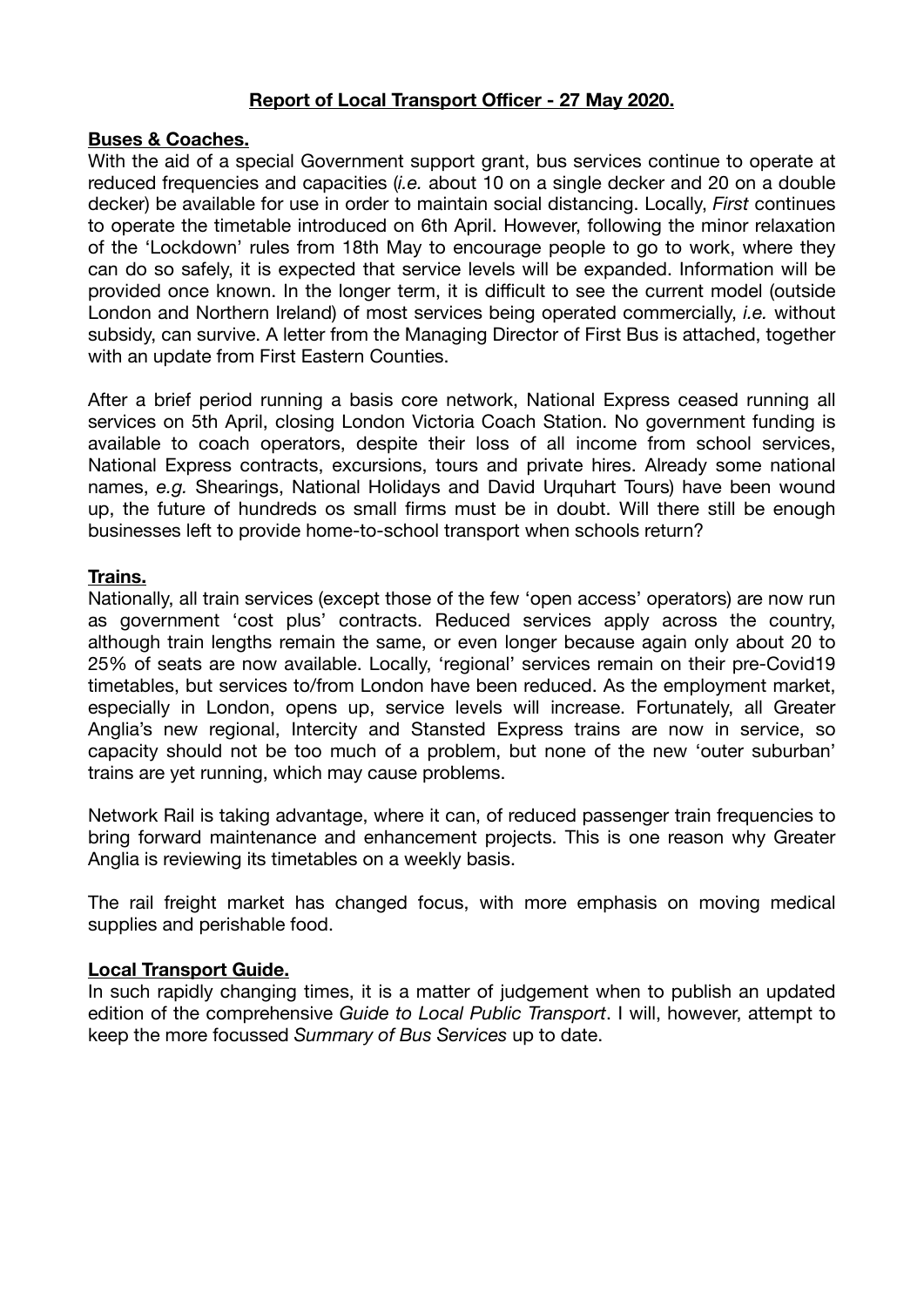# **Appendix 1**

# **Letter from Managing Director, First Bus.**

Following recent guidance from the Government I want to update you on what we're doing to keep our services running for essential travel and key workers. I also want to share the changes we're making to keep customers and colleagues safe whilst on board, and the steps you can take to help everyone travel safely.

#### **Keeping Everyone Safe**

First Bus has responded to government advice to enable social distancing on public transport and with immediate effect you'll start to notice additional steps being taken to ensure a safe journey for everyone.

Our buses will be operating at a reduced capacity with around 1 in 4 seats being available. The Government has advised that people only make essential journeys and where possible travel off peak to avoid busy times, but you still may see 'Bus Full' signs as some services reach their revised capacity more quickly.

Occasionally a bus may not stop, most likely as it has reached its reduced seating capacity. If the bus does stop, but is near capacity, the driver will only allow one person to board for every person that gets off, so you may need to allow extra time for your journey and be prepared to wait.

In addition, you will also see further measures in place to help enable you to comply with social distancing quidelines. These include:

- New capacity signs by the entrance of each bus
- Seat signs and stickers to clearly show where you should and shouldn't sit to maintain a safe distance
- Reminders to be considerate of other passengers
- No longer allowing standing

# **What can you do to stay safe?**

You can help us by changing your behaviour in line with the reduced capacity. This might include:

- Only travelling by bus if your journey is essential
- Planning your travel in advance, avoiding peak periods
- Wearing a face covering when on board
- Sitting in a window seat, leaving an empty row of seats in front and behind
- On our double deckers, consider sitting upstairs (if you are able)
- Paying with contactless or purchasing your ticket in advance on our App
- Using the correct change if you must pay by cash
- No longer eating or drinking whilst on board
- Leaving windows open to aid ventilation

# **Keeping you informed and updated**

We are working hard to ensure that our website, social media feeds and colleagues are updated with the latest information, as quickly as possible.

Our telephone lines remain open if you do need to talk to us. Our operating hours are 9am-5pm Monday to Friday. Outside of these hours you can contact us via the contact form on our website. Our team will be monitoring Twitter at the weekends between 9am and 5pm and on weekdays between 7am and 7pm.

Thank you for your ongoing support.

Stay safe, Giles Fearnley, Managing Director, First Bus